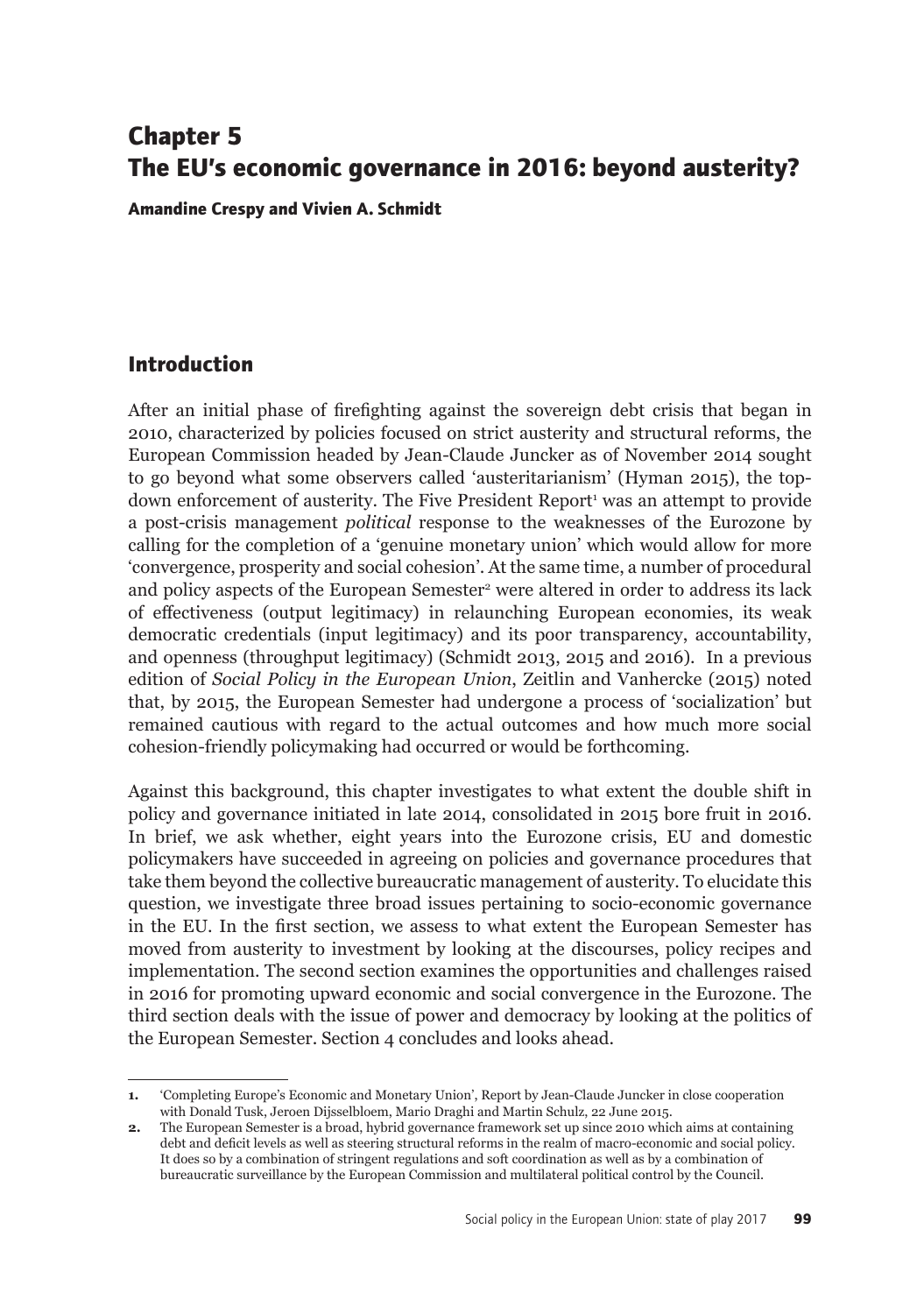## **1. From austerity to investment? In search of progressive structural reforms**

1.1 Fiscal flexibility and the turn to investment

### A turn in discourse

When it took office in November 2014, the Commission led by Jean-Claude Juncker initiated a shift in discourse away from fiscal consolidation towards investment. While structural reforms were central from the outset, the new catchword is 'upward convergence', thus signalling that structural reforms are not the equivalent of social regression. Most recently, however, this language has been somewhat altered, in the 2017 AGS issued at the end of 2016. While 'boosting investment' remains the first objective, the emphasis is now put on improving the financial sector and tackling barriers to investment in the Member States together with boosting the European Funds for Strategic Investment and looking for investment opportunities from abroad. Meanwhile, the notion of social investment (European Commission 2013) has disappeared, although social policy concerns remain and are included under the rubric of structural reforms, focusing on how reforms (mainly education and training and the re-design of social protection) can generate incentives and increase the level of employment. The Commission and the Council stress the concept of having a 'positive fiscal stance' (European Commission 2016a) which refers to a specific strategy that is neither restrictive (read: austerity) nor fully 'expansionary' (read: Keynesian-type of spending). While it identifies the euro area fiscal policy as 'broadly neutral' over 2014- 2017, the Commission calls for a stronger differentiation according to Member States and the possible use of more 'active' fiscal policies when appropriate. In other words, the Commission wants to achieve an overall balance and convergence in competitiveness and welfare by tackling what it considers as a 'telling paradox: those who do not have fiscal space want to use it; those who have fiscal space do not want to use it' (European Commission 2016a: 3).

### More flexibility on fiscal discipline

From 2014 onwards, in the face of stagnating growth and rising social inequalities as a result of austerity, the European Commission gradually introduced more flexibility in its 'governing by the rules and ruling by the numbers' (Schmidt 2015a and 2016). The Six Pack regulations increased Commission discretion in evaluating a Member State's fiscal position by enabling it to take into account the 'range of relevant factors' when judging non-compliance, including mitigating or aggravating ones, along with 'exceptional circumstances' (Mabbett and Schelkle 2014: 12-13). The fact that calculations became central to these procedures gave way to a 'politics of numbers' that has raised questions about the 'accounting' end of flexibility as well as the Commission's accountability. One such example has been the change to calculating the deficit in terms of a 'primary' surplus (deficit minus interest payments). This enabled the Commission to allow countries that posted a primary surplus to delay rapid deficit reduction in order to propel growth, which is why France and Italy were given two-year delays to meet their targets, first in 2013 and again in 2015.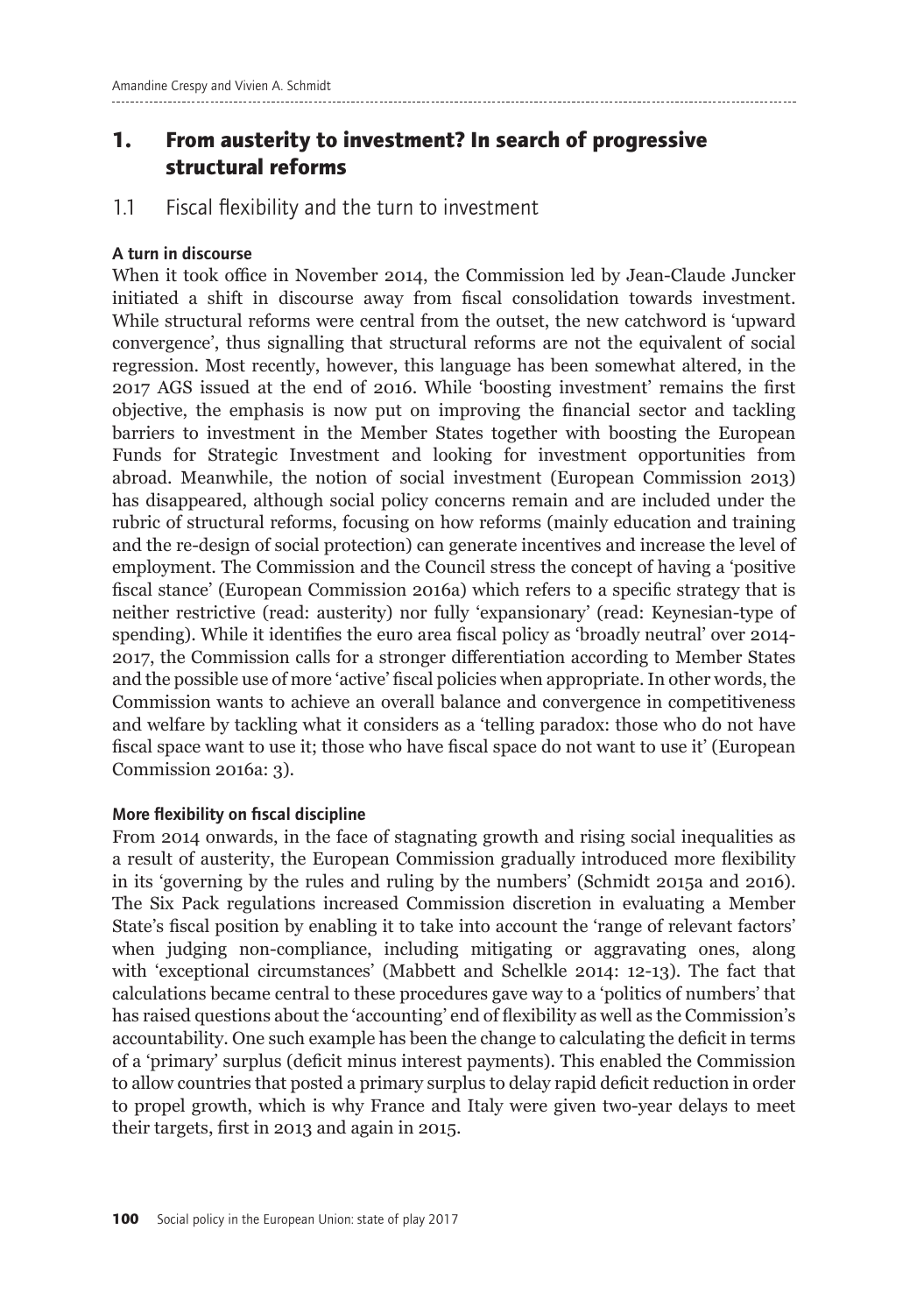In response to criticism of the Commission's discretionary decisions and increased flexibility by Northern creditor countries and proponents of stability, the practice of flexible fiscal discipline was clarified in a Commission communication entitled *Making the best use of the flexibility within the existing rules of the Stability and Growth Pact*  (European Commission 2015). Three clauses were codified: a) the 'investment clause'3 : Member States' contributions to EU-linked investment projects shall not be counted in deficit and debt calculation (with more specific conditions for countries under the EDP), b) a 'structural reform clause' excludes the costs of such reforms from deficit calculation if said reforms are 'major', 'fully implemented' and foreseen to 'have long-term positive budgetary effects, including by raising potential sustainable growth', c) the 'cyclical conditions clause' stipulates that the fiscal effort should be 'modulated' with respect to economic cycles and possible economic downturns. Without further specifications, these rules leave a great deal to interpretation.

Controversy arose in 2016 when the Commission started to use the flexibility clauses to grant Southern European countries more leeway in their trajectory towards fiscal discipline. Unprecedented budgetary flexibility was granted to Italy, while decisions for Spain and Portugal were delayed until after the Spanish election in June. Under pressure from Germany and the Netherlands, which criticized the lack of credibility of the EU rules, the Commission and Council triggered procedures leading to sanctions. These, however, were only symbolic moves, as no proper fines were demanded by the EU. When France was also granted more time to meet the fiscal targets under the Stability and Growth Pact (SGP) – for at least the third time since 2012 – President Juncker's statement that it was justified 'because it's France' triggered controversy and bitter criticism from the Dutch Finance Minister Dijsselbloem in particular (European Parliament 2016a). In contrast, the European Parliament considered, in its 2016 resolution reviewing the European Semester, that investment was still lagging behind and that a greater use of the flexibility clauses of the SGP should be made (European Parliament 2016b). In brief, the European Commission has introduced flexibility clauses to loosen fiscal discipline, notably under the pressure of President Hollande and Prime Minister Renzi (beginning in 2014). But their actual use has proved to be a dangerous political game for the Commission, which has to manage disagreements between debtor and creditor countries.

### Modest progress on the investment front

Stimulating investment has been the main pillar of the Juncker Commission's strategy. In June 2016, the European Commission launched the 'Juncker Plan 2.0'4 which extends the initial  $\epsilon$ 300 bn objective over 3 years to a global objective of  $\epsilon$ 500 bn over 5 years, i.e. by 2020. The resources taken from EU budget lines under the EU's Research and Innovation programme Horizon 2020, transport and infrastructure provide guarantees allowing the European Investment Bank to fund innovative and risky projects cofinanced by public and private entities. By December 2016, the European Funds for Strategic Investment served to support 361 projects approved for a total of  $\epsilon_{27,5}$  bn, i.e.

**<sup>3.</sup>** Eligible investments are national expenditures on projects co-funded by the EU under the Structural and Cohesion policy, Trans-European Networks and the Connecting Europe Facility, as well as national co-financing of projects also co-financed by the European Fund for Strategic Investments.

**<sup>4.</sup>** European Fund for Strategic Investments and a new European External Investment Plan from September 2016.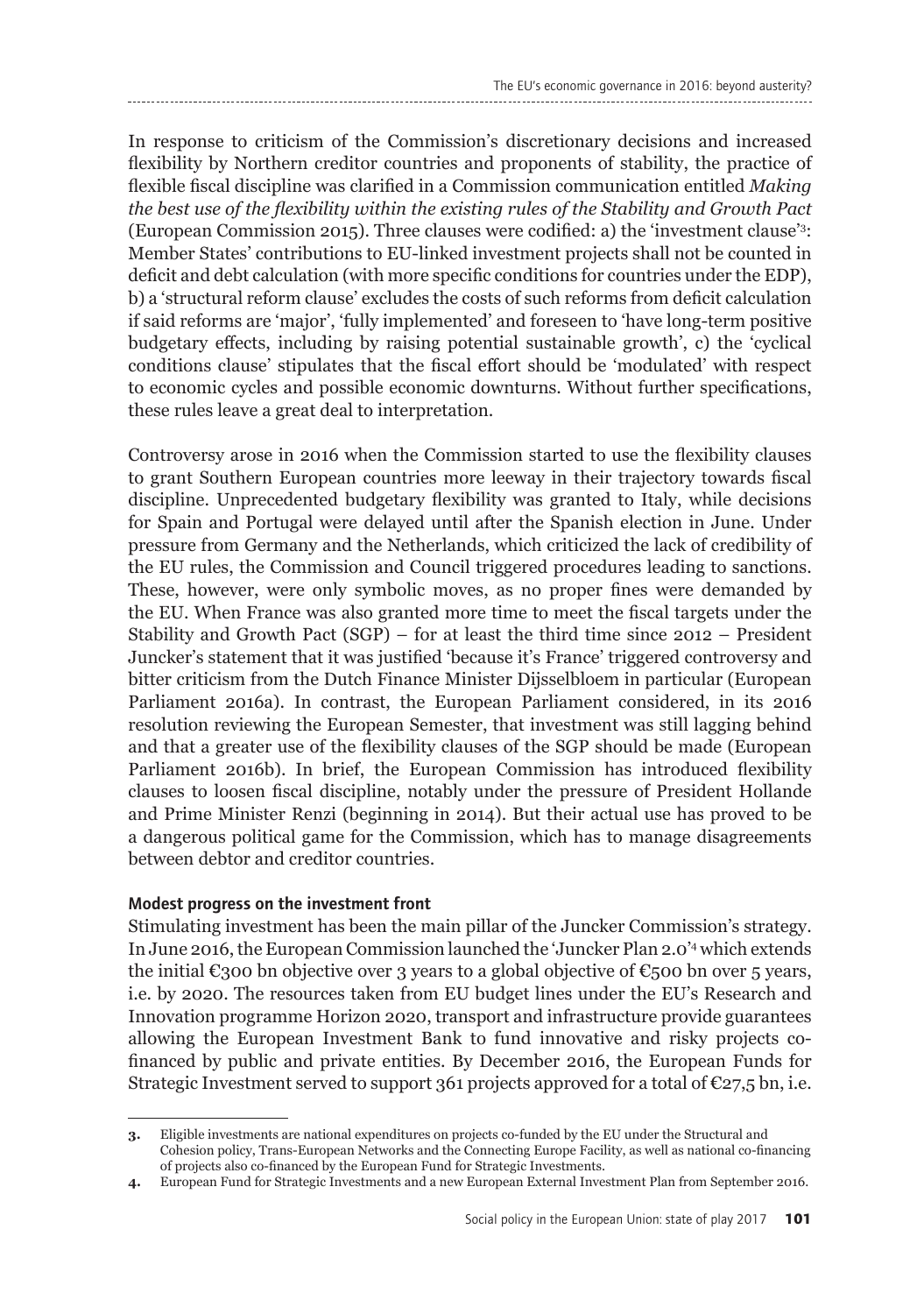around €154 billion of total investment (European Commission 2016). This involved 151 infrastructure projects and 234 small and medium enterprises financing agreements.

Although the amount of investment to date may appear to represent a promising start to the initiative, a number of assessments question the leverage capacity of the EFSI for boosting genuinely new and risky investment. First, one year after its set up, the plan had benefited projects mostly from Western and larger countries in particular France, Germany, Italy, Spain and the United Kingdom (Willermain and Genard 2016). Secondly, from the 57 projects approved in May 2016, 42 were found to be very similar to the types of projects that have been funded by the European Investment Bank (EIB) in the past (Claeys and Leandro 2016). Finally, the plan has been criticized for failing to leverage enough private investment. When Members of the European Parliament (MEP) debated the plan's achievements in June 2016, only the European People's Party (EPP) was entirely satisfied with it. The President of the Progressive Alliance of Socialists and Democrats (S&D) group Gianelli Pitella, like other observers, critiqued the Plan on the grounds that it should support additional projects rather than organizing a reshuffling of EU resources to support projects that would have been funded anyway, and maintained that the EIB should accept a higher degree of risk. Other groups were even more critical, with the general view being that the Juncker plan falls short of being a sufficient response to the deep stagnation faced by the EU. As a matter of fact, both public and private investment are still too weak in Europe. In 18 Member States, public investment ranges from sharp decline to stagnation compared to its average level in the 1995-2007 period (ECB 2016).

## 1.2 The continued neo-liberal bias of structural reforms

The granting of more flexibility on fiscal discipline involved a sort of bargain for promoting the further implementation of the structural reforms advocated in the framework of the European Semester. To be sure, the notion of structural reforms has had a floating and ambiguous meaning since the first 'adjustment programmes' were promoted by the International Monetary Fund and the World Bank in various parts of the world. It has covered eclectic – if not contradictory – policy ideas in the European Semester accompanied by a discursive turn that went from promoting strict austerity and structural reforms towards more fiscal flexibility and (social) investment. That said, structural reforms exhibit a persistent core consisting of typically neoliberal policy recipes that have been present since the heyday of neoliberalism: the liberalization of products and services markets, the deregulation of labour markets and 'rationalization' of welfare systems, and public administration reform.

### Labour market reforms: flexibility without security?

The European Semester focuses very strongly on labour market reforms, which consistently account for the largest share of all CSRs ranging from 18 to 30% of all CSRs, followed by pension and healthcare reform (from 9 to 16%) (Crespy and Vanheuverzwijn forthcoming). The reforms advocated all emphasize the need to create incentives for raising levels of employment. The understanding of how to promote modernization of labour markets focuses on two (arguably) problematic assumptions. The first is that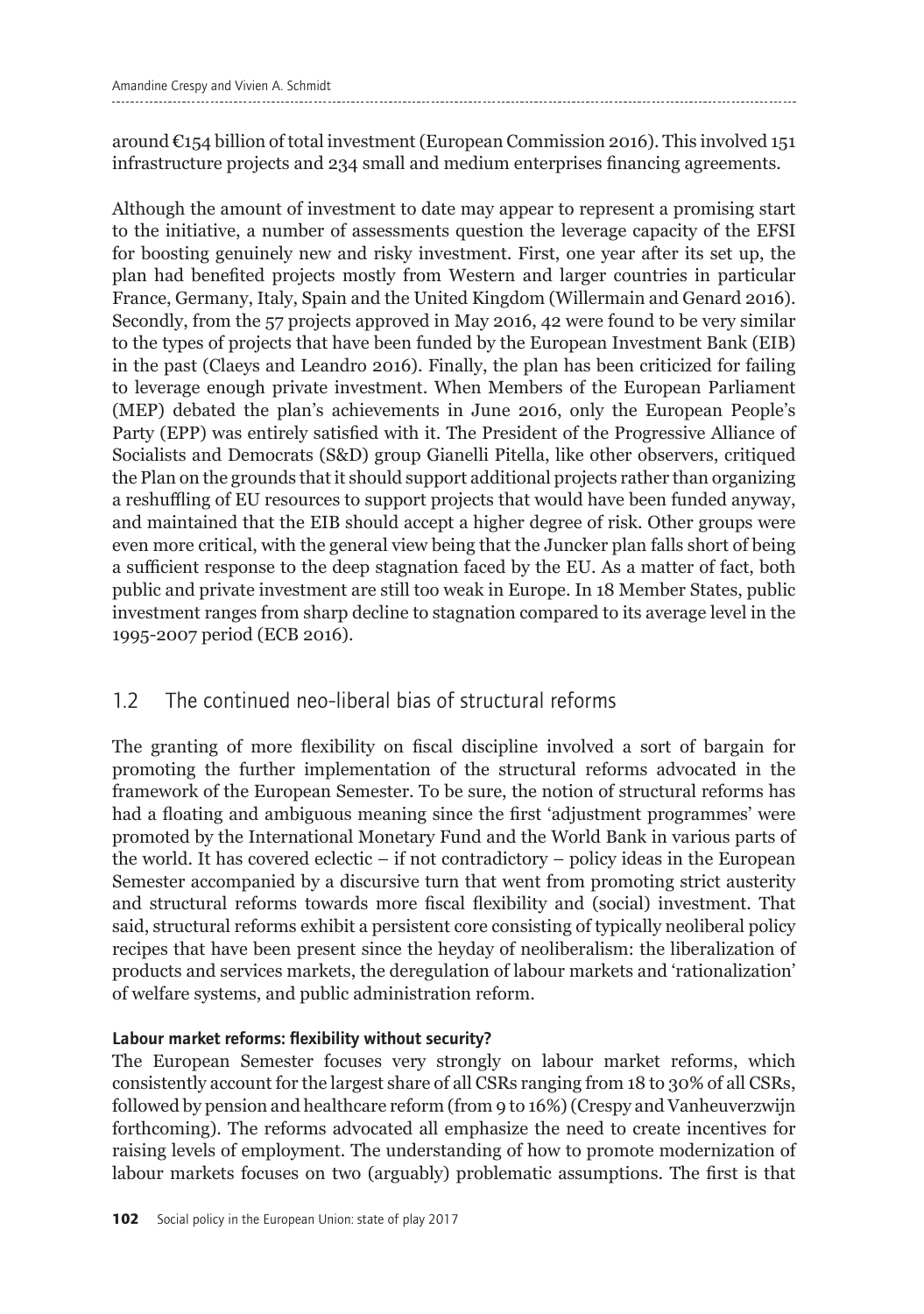it would be sufficient to 'activate', typically through better education and training or incentives stemming from the tax and the social system, for workers to go back into employment. This ignores the fact that the very slow rate of increase in economic activity, which links to low demand for new workers, may be the real culprit. The second (somewhat naïve) assumption is that national governments will implement politically as much as economically costly policies against the background of the fiscal discipline pillar of the Semester, including those with little room for fiscal manoeuvre (i.e., those with or at risk of excessive deficit, debt, or macroeconomic imbalance).

EU-related pressure for labour market reform has had an effect, in particular in Member States that had not been very successful in pushing through such reforms prior to the crisis. The Italian Jobs Act from 2015 and the French El Khomri Law on Work from 20165 as well as the reform of labour law passed by decree in September 2017 by Emmanuel Macron's government are cases in point. While resulting in a breakthrough with regard to increasing the flexibility of labour markets, progress in terms of new rights or security is meagre. Moreover, in both countries, there is no evidence that education and training systems, or unemployment services, have been significantly improved<sup>6</sup>. As inequalities are on the rise in most EU countries, it appears that a) in-work poverty becomes more prevalent as a result of part-time and temporary jobs (European Parliament Research Service 2016: 11-12) and b) the reforms of the welfare states through the prism of socalled active labour market policies 'operate mainly through the reduction of security for insiders, not by increasing job security for outsiders' (Arpe *et al.* 2015: 50).

#### Social investment

To gain a fuller understanding of the strategy promoted through the European Semester and its effects, it is useful to consider more closely all CSRs adopted since 2011 to see whether a strategy of social retrenchment or social investment wins out (Crespy and Vanheuverzwijn forthcoming). First, it is hard to speak of a shift from a strategy of social retrenchment towards social investment, since a careful coding of the CSRs shows that, from the outset, structural reforms have served to simultaneously urge the Member State to proceed with social retrenchment *and* social investment policies. Secondly, we observe that the share of the former tends to decrease over time while CSRs related to the latter have increased from 2011 to 2016. Counter-intuitively, this may not point to a major shift towards social investment. This is because the more governments embrace reforms rooted in social retrenchment (e.g. pension reform), the less likely are they to receive CSR's in that area in the following years, leading almost mechanically to a greater salience of social investment solutions. Moreover, our suspicion is confirmed by the fact that, while the salience of social investment CSRs has increased over time, the level of CSR implementation has steadily decreased from about 40-45% in 2011 to approximately 25% in 2014 (Darvas and Leandro 2016).

**<sup>5.</sup>** *Loi n° 2016-1088 du 8 août 2016 relative au travail, à la modernisation du dialogue social et à la sécurisation des parcours professionnels.* 

**<sup>6.</sup>** This is pointed out in the CSRs of both countries in 2017. The reform of education and training (especially vocational training) has been a major plea during his campaign of the newly elected French President Emmanuel Macron.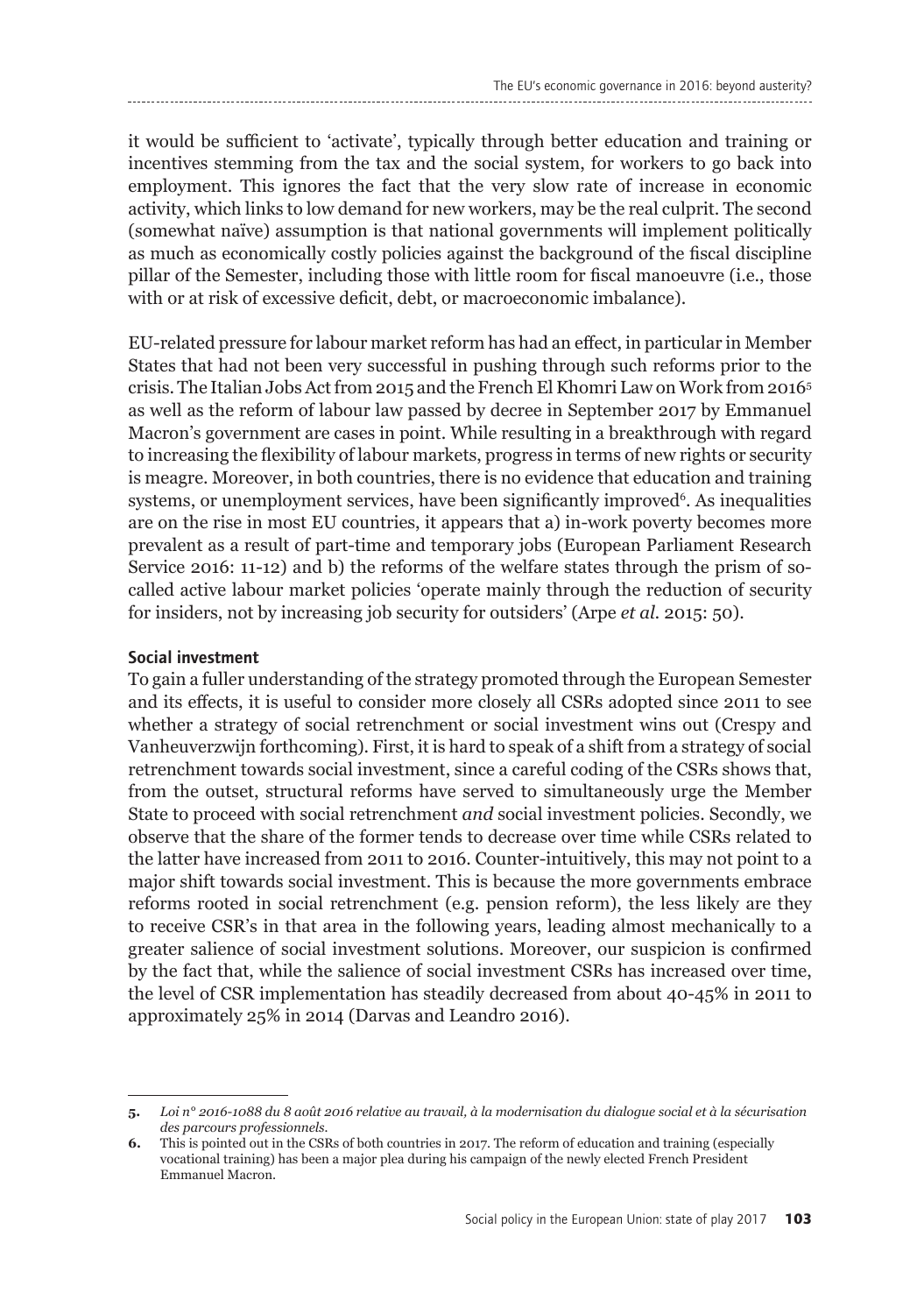Thus, the ideological bias combined with the implementation bias of the Semester only reinforces a fundamental structural feature of EU socio-economic governance inherited from the past. Whereas Country-specific Recommendations pertaining to fiscal discipline remain potentially constraining (with sanctions always possible) under the revised SGP regime, the CSR's urging the Member States to engage with social investment remain optional, and in fact are largely wishful thinking in the absence of sufficient fiscal space and a – still absent – coherent discourse about the economic efficiency and political desirability of social investment.

As a result, worrisome imbalances are still to be observed in significant parts of Europe. Trying to assess to what extent the various EU countries deal with social protection – in terms of either a classical transfer-based or an innovative investment-based strategy – is primarily a matter of evaluating their recovery after a period of implementing austerity packages and cutting welfare states across the board from 2010 to 2013. EU rules and policies exert significant constraints on domestic reforms and 'while the paradigm of fiscal austerity and pressure on social standards has dominated the reform process in all the countries under scrutiny, its actual implementation has varied from one country to the other' (Agostini *et al.* 2016: 109-110, see also Bouget *et al.* 2015: 12). In 2013, actual support through activation policies reached the level of more than 30% of the active population in only 8 EU countries (Dhéret and Fransen 2017: 23). More generally, social investment has not materialised into an explicit 'new' political agenda promoted by the EU institutions. Researchers observe that social investment policies are mostly present in those Member States which have historically more robust continental welfare states in continental Europe and Scandinavia which have therefore been more resilient in the face of the great recession (Bouget *et al.* 2015). In the other countries, the resources provided by the EU structural funds do not suffice to compensate the effects of fiscal discipline.

Finally, with regard to more general EU policies, efforts have been being made to direct resources from various existing EU funds7 towards social investment. By doing so, though, the European Commission has been pursuing 'social innovation', that is an approach essentially aimed at the marketization strategy consisting in outsourcing welfare policies to a policy environment characterized by a de-politicized vision of resource allocation, technocratic project-based management and, possibly, profitseeking.

# **2. Upward convergence. Debates and challenges**

## 2.1 To tackle or not to tackle social dumping?

In October 2016, the European Commission put forward a legislative initiative for revising the Directive on Posted Workers from 1996. The initiative aims at tackling violations of labour law and the absence of a level playing field among the Member States as far as wages and social protection are concerned. By doing so, the Commission operationalized the plea to tackle 'social dumping' in the enlarged Union made by Jean-

**<sup>7.</sup>** Essentially the European Social Fund and the European Structural and Investment Fund.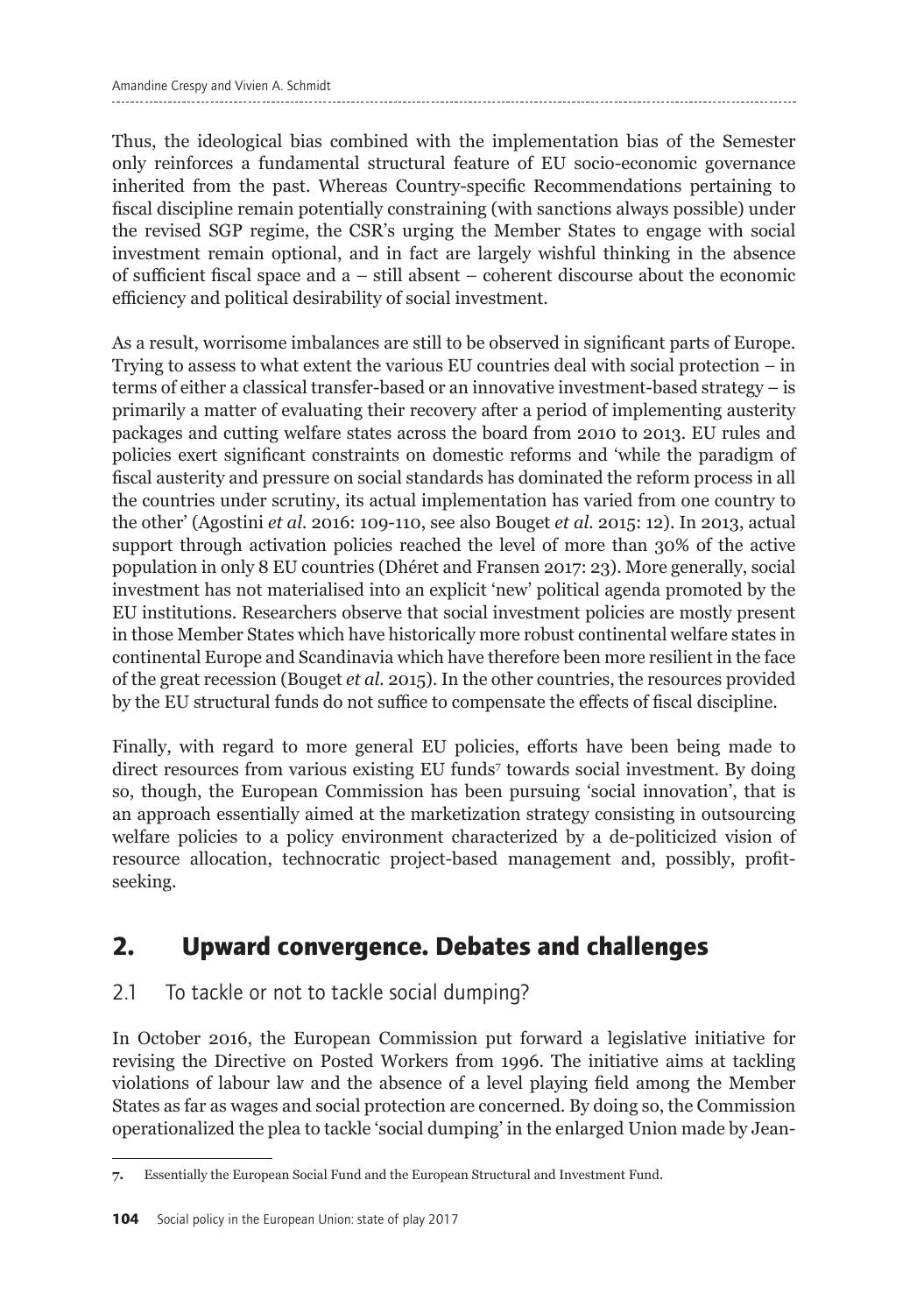Claude Juncker in his programme as he was running the Commission's presidency. This addressed the concerns raised notably by France and Germany against the background of rapidly increasing use of posting at a rapid pace, with a 44% increase compared with 2010 (European Commission 2016c). The revision of the Directive proposed by the Commission foresees establishing an equal remuneration between posted and local workers, to extend the rules of posting to temporary workers, and to limit the posting to a period of two years. The revision of the directive proved highly contentious and brought about a striking conflict line between Western European countries and the Central and Eastern European countries, which saw the initiative as an unfair attempt to restrain the posting of workers. In the summer, the national parliaments of these countries triggered the yellow card procedure for the violation of subsidiarity on the grounds that, through the notion of 'remuneration', the Commission was infringing on national competences, notably wage policy and regulation of temporary work.

The issue brought about clear dividing lines within the Council, as well as in the European Parliament. Due to the divisive nature of the piece, two co-rapporteurs from the S&D and the EPP groups were appointed and agreement on a draft report has proved difficult and eventually occurred in December. The shadow of the debate about social dumping vs economic freedom and competitiveness has continued to have an impact on all political debates, not least the campaign of the French presidential election. As a matter of fact, under the newly elected President Macron, France has put forward a new proposal for revising the directive (aimed especially at better fighting fraud through 'letter box' companies), which has delayed the decision-making process and made an agreement among the Member States more complicated. An agreement has nevertheless been found in the Council in October 2017.

## 2.2 The poor implementation of the Youth Guarantee

In December 2016, the European Commission presented a report on the implementation of the Youth Guarantee launched in 2013. The aim of the Youth Guarantee is to ensure that all youth under 25 receive a quality job, internship or education offer within four months of finishing school or becoming unemployed. Besides the funding project of the European Social Funds, the Youth Employment Initiative was set up to with EUR 6.4 billion, for a total of EUR 12.7 billion for the period 2014-2020. A substantial part of the money was used to advance funds and help the Member States to speed up the implementation of the scheme. Three years on, the Commission pointed to some encouraging results, notably a drop of 3 points in youth unemployment, and reported that the Guarantee benefited some 14 million young Europeans. However, 15 EU countries still have youth unemployment rates above 15% with peaks around 45% for Spain and Greece (OECD data). Moreover, 12% of young Europeans are still 'not in employment, education or training'. The Youth Guarantee has been criticized by MEPs and the ETUC for failing to tackle the full scale of the problem and often leading young people into precarious jobs. A main problem detected is that young people exiting a youth guarantee scheme take up a job offer, but often on a temporary basis, thus leaving them returning to a youth guarantee scheme afterwards. Both the European Parliament (EP) and the International Labour Organisation reckoned that approximately EUR 20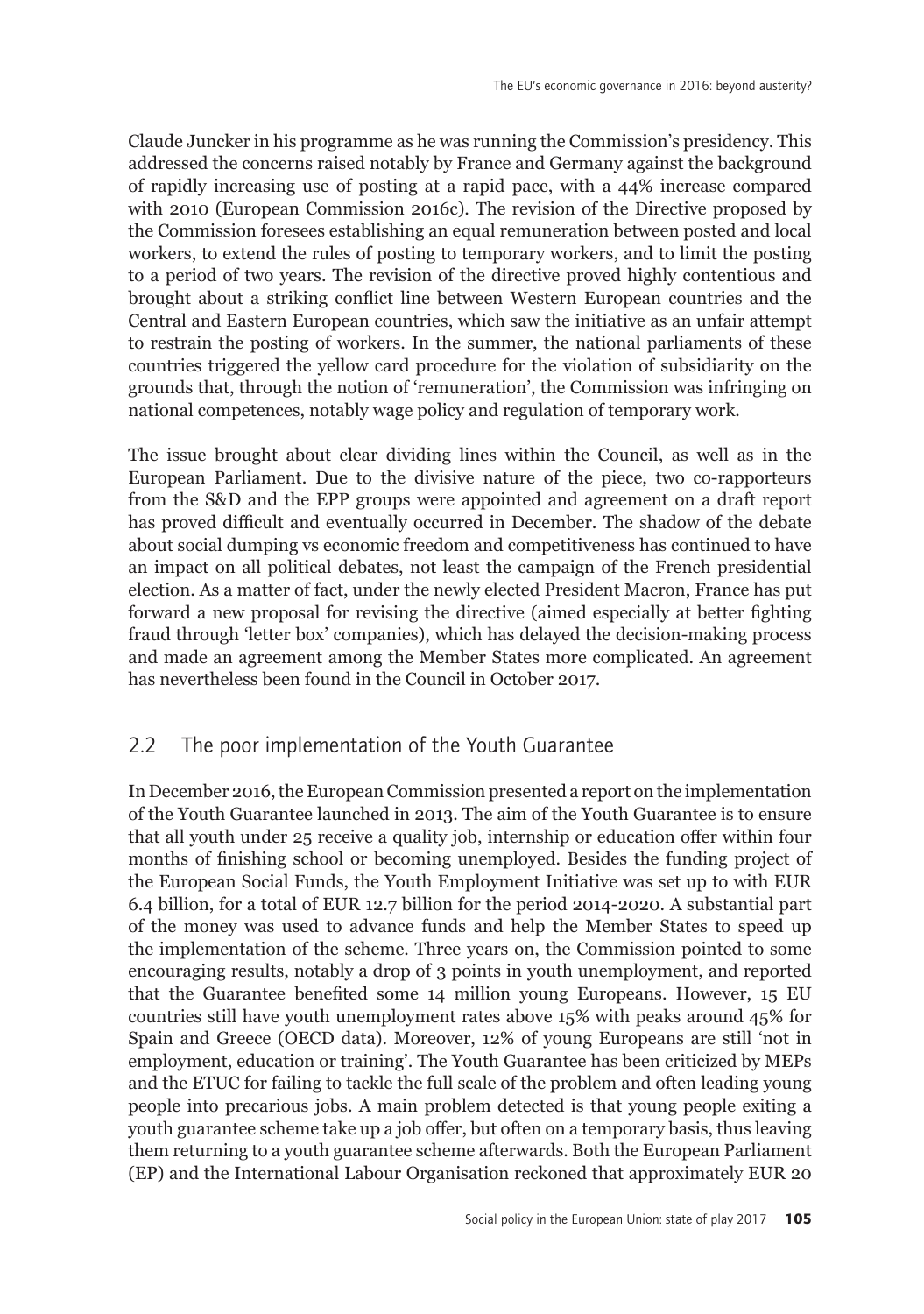billion would be needed to address youth unemployment (Morgan 2016). Furthermore, the Commission and the EP assessed that the actual implementation was still at an early stage as of 2016 and that only one in five Member States had achieved full implementation of the various measures planned in the framework of the Youth Guarantee (European Parliament 2017).

## 2.3 A stabilisation mechanism in the Euro area?

The policy debates about the reform of EMU has prompted reflections on the need for automatic macro-economic stabilizers within the Euro area. More specifically, the idea of a European unemployment benefits scheme has been much discussed by researchers and policy makers and the debate climaxed at a high-level conference taking place in Brussels in July 2016 under the auspices of Centre for European Policy Studies. A number of personalities such as Marianne Thyssen, Pierre Moscovici, Pier Carlo Padoan, Sebastian Dullien and Paul De Grauwe promoted the idea of setting up a fund, discussing the various designs put forward in a number of studies (e.g. Vandenbrouche *et al.* 2016). The most realistic options do not involve direct transfers from the EU to unemployed individuals. Rather, the prevailing design promoted is a sort of insurance fund which would flow into national schemes. The funds could be activated by those countries which are affected the most by external shocks, thus tackling the problem of collective coordination and reduced national budgets in times of crisis. Although the idea has been much discussed and on the public debate agenda since 2013 at least, the time does not seem ripe for the European Commission to make a such a bold proposal as it does not seem that it would enjoy the support of a strong enough majority of Member States. Decision makers might wonder about the acceptance among voters of further involvement of the EU in social policy matters. Public opinion is divided, with a push for more EU action to tackle unemployment countered by great resistance to deeper integration. Especially among the richer, creditor countries there are concerns that such a European unemployment insurance funds would act as a *de facto* mechanism for organizing permanent financial transfers towards the more vulnerable EU members with high unemployment figures. There is a belief that unemployment issues should instead be solved through the increase in GDP and the deregulation of labour markets.

All in all, little progress has been made to keep up Jean-Claude Juncker's promise that a 'social triple A' was the objective for the EU. This being said, in the aftermath of the referendum on Brexit (see Clegg in this volume), the Commission has been keen to show that the EU can move forward, especially with its social agenda. A main initiative in this regard is the European Pillar of Social Rights (see Sabato and Vanhercke in this volume). Similar to the European Semester, it should foster convergence through a mix of regulation and open coordination in an extremely wide range of policies where the EU actually has few competences. There is so far wide scepticism among political and social actors as to which results  $-$  if any  $-$  can be achieved through this type of fuzzy process. Furthermore, it is not clear how the Pillar can foster convergence in the Euro area in particular while dealing with policies which apply *de facto* to the EU-27.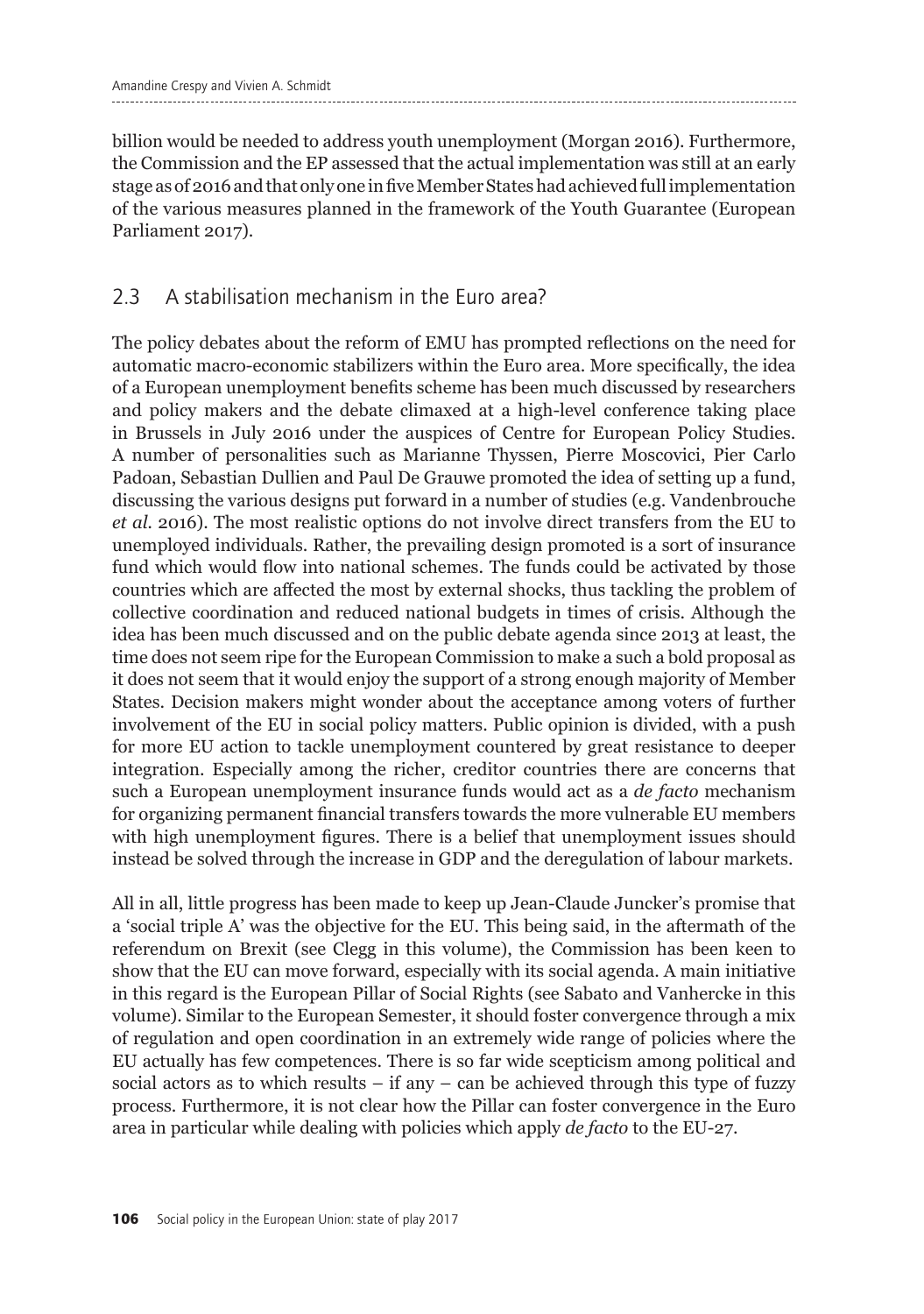More generally, it is striking to notice that there are currently no concrete initiatives on the table to achieve the objectives set in the Five Presidents Report for deepening the Monetary Union. It remains to be seen whether a new French-German political dynamic can bring the Europeans forward.

## **3. Hybrid governance, power and democracy**

3.1 The politics of the European Semester: elusive ownership and asymmetric power relations

Since its inception in 2011, the European Semester has undergone a number of significant changes in the way it is operated. The objective of these changes has been mainly to improve the throughput legitimacy of the Semester, that is the efficacy, accountability, transparency, inclusiveness and openness of the procedures so as to generate policy recommendations that are seen as more legitimate in the eyes of the Member States. The 2016 cycle has been the first one operated along the lines defined by the Commission to 'revamp the European Semester' in October 2015.

A main change in terms of governance aimed to allow for more input from the national administrations into the process. This occurred through a modification of the calendar and the timing of the various reporting sequences. In the revamped version of the Semester, there is a period of 2-3 months for the Commission and Member States governments to discuss the CSRs which are going to emerge from the Commission's analysis. Exchanges are fed by a series of informal 'fact-finding missions' in the national capitals and more formal 'bilateral meetings' in Brussels bringing together national officials and services of the Commission (DGs ECFIN, EMPL and the General Secretariat) during December and February. Thus, the multiple consultations between the presentation of the country report and the adoption of the CSRs serves to allow for bottom-up input and to make sure that no government is taken by surprise by CSRs which could be politically sensitive.

A second series of changes seeks to enhance the 'ownership' of the reforms by bringing in a range of new actors, including national parliaments, social partners, NGOs, local governments, and think tanks. By stimulating 'ownership', the Commission pursues a twofold objective. First, enhancing a downstream communication about the Semester itself and the surveillance of national reforms by the Commission through the Semester; second, consulting stakeholders in order to be aware of their differing views and to benefit from their expertise on specific policy issues. A key means to reach out to stakeholders in the Member States has been the appointment of European Semester officers, Commission officials posted in the Commission's representation office in the national capitals. They act as the interface between the Commission and the stakeholders by maintaining formal and informal contacts with the relevant actors on the ground, and organizing visits from the Commission officials ranging from fact-finding missions to Commissioners' visits.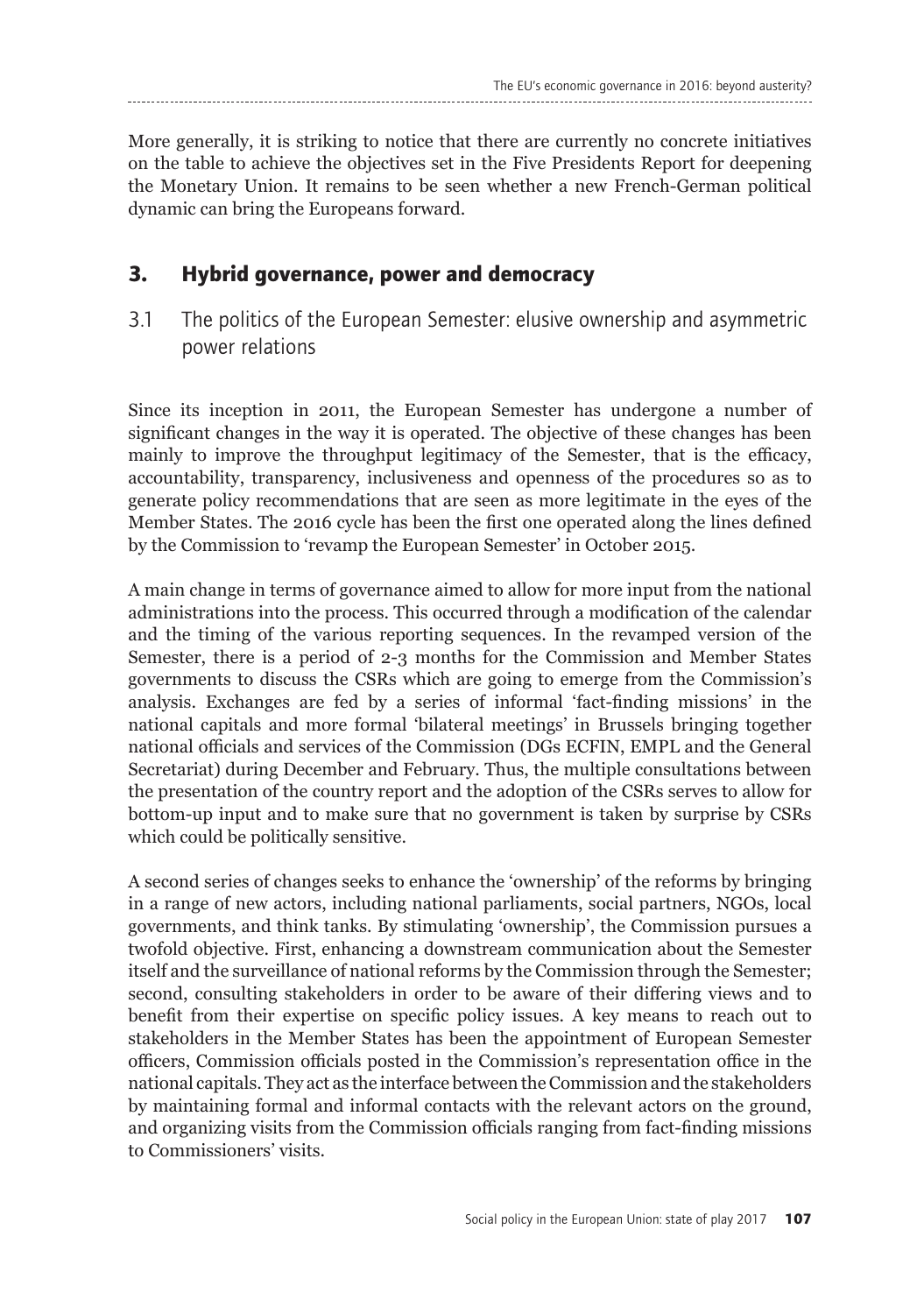While the European Semester has become more efficient, it has arguably consolidated as a bureaucratic process geared towards expertise, with the paradoxical intention to be more involved and, at the same time, to stay away from national politics in order to avoid averse politicization. The involvement of political actors such as unions or national parliaments has been increasing over the past two years but remains limited to information and dialogue without much influence in most Member States (Sabato *et al.* 2017, Vanheuverzwijn and Crespy 2016). Attempts from the Commission to make it a *politically* relevant process run into several types of obstacles: a) when national actors (such as unions) disagree with the fundamental spirit of the structural reform agenda; b) when national actors (such as national parliaments) are uninterested in engaging with a non-binding process; c) when national governments do not embrace CSRs due to electoral constraints and d) when stakeholders, governments and the public contest the legitimacy of the EU Commission to monitor or interfere in national reforms in certain policy areas, especially those at the juncture between economic and social policy.

The problem for the Commission is that, even as it attempts to enhance throughput legitimacy through greater transparency, accountability, and inclusiveness under the assumption that this will ensure better output policy effectiveness and performance, input legitimacy remains in question. Apart from occasional politicization related to deficit rules, the European Semester is barely visible beyond state bureaucracies. In a very diffuse manner, economic governance in the EU continues to appear hierarchical and top-down, with the Commission and creditor countries promoting only a 'one size fits all' (read: German) model of competitiveness with no alternative strategy for those countries where it does not seem to work. While the growth prospects have been slowly improving, this has not translated into a significant decrease in unemployment or more welfare in a number of countries. Greece still finds itself in dire straits, which raises questions about the legitimacy of the EU in terms of both efficacy and democracy.

## 3.2 New intergovernmentalism vs new supranationalism, plus new parliamentarism?

The changing arrangements in the realm of EU economic governance have triggered a debate among EU scholars as to who, from the Member States or the supranational institutions of the EU, has gained power or autonomy. The debates, focusing on new forms of intergovernmentalism or supranationalism, show that power cannot be regarded as a zero-sum game. The complex interactions among the various institutional actors reveal a constant fluctuation between the bureaucratic management of everyday policy making and fundamentally political dynamics.

Scholars who explain EU governance as characterized by the 'new intergovernmentalism' see the EU's member-state leaders in the European Council as much more legislatively active than in the past. They find that the Member States have taken on an unprecedented leadership role that they exercise through consensus-seeking deliberation and the creation of *de novo* regulatory bodies and instruments outside the purview of the Commission, such as the European Central Bank (ECB) and the European Stability Mechanism (ESM), in efforts to maintain and/or regain control over EU integration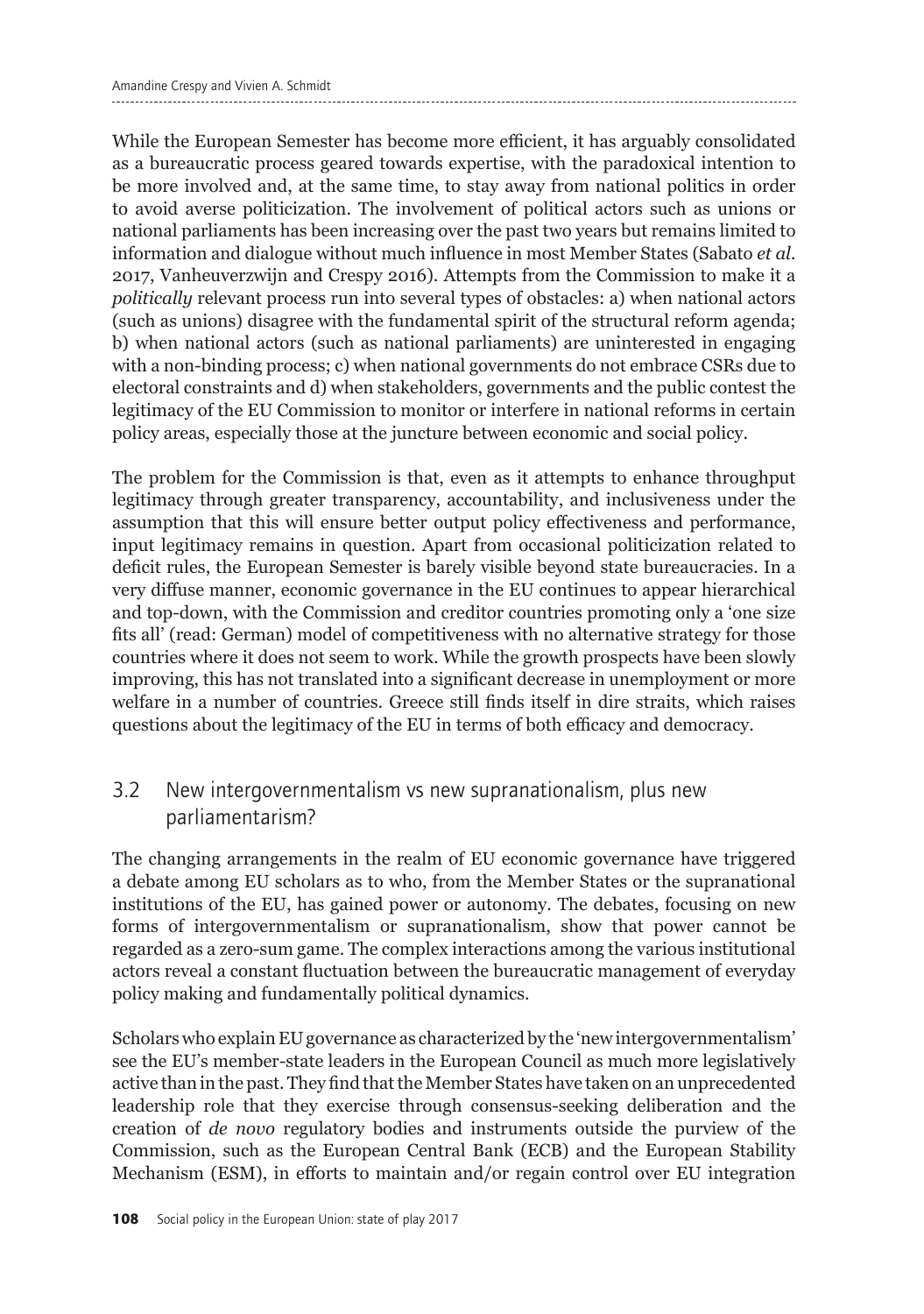(Puetter 2014, Bickerton *et al.* 2015, Fabbrini 2015). Such an approach enables us to explain the changing positions in the Council, where despite German dominance, Chancellor Merkel compromised time and again, first to respond to the push for growth in 2012 by Italian Prime Minister Monti (supported by President Hollande), and then to the insistence on flexibility in 2014 by Italian Prime Minister Renzi (again supported by President Hollande). However, one may argue that even if there was a deliberative consensus among the Member States, it was largely in the shadow of Germany, as the 'reluctant hegemon' (Bulmer and Patterson 2013).

Furthermore, supranational actors also played key roles, as the 'new supranationalists' would argue (Dehousse 2015, Bauer and Bekker 2014). Importantly, the new supranationalists would not deny that supranational technical actors are no longer the drivers of integration, as in the pre-Maastricht era. Rather, they contend that, in an ironic twist, it is the technical actors themselves who developed and persuaded intergovernmental political leaders to pass the policy initiatives they then enforce. These new supranationalists thus focus on supranational agents' ideas and institutional entrepreneurship to make European integration work better, whether or not this serves their specific power and interests (Dehousse 2015, Bauer and Bekker 2014). The European Commission has gained significant surveillance powers in the European Semester by, for example, building its in-house expertise on the Member States' economies, and using its discretion in applying the rules (Schmidt 2016). The ECB's autonomy is apparent in the Eurozone crisis, as it progressively reinterpreted its mandate, going from a narrow view focused on inflation fighting inflation and insisting that it could not be a lender of last resort to doing almost everything that such a lender does. This started with 'non-standard' and then 'unorthodox' policies of buying memberstate debt (despite the prohibition in the treaties) by doing it on the secondary markets, and going all the way through to quantitative easing in 2015 (Buiter and Rahbari 2012, Braun 2015). Furthermore, the ECB accompanied its actions by urging Member States to engage in austerity and structural reform. As a member of the Troika, the ECB was party to the harsh demands put on program countries under conditionality, including Ireland and Portugal as well as Greece in the first, second, and third bailouts. For nonprogram countries under pressure from the markets, moreover, the potential demands were similar. Hence, some may argue that the ECB bas moved 'from a monetary to a political institution' (Theodoropoulou 2015: 46).

Although the EP continues to have little coercive power in comparison to intergovernmental or supranational actors, it has wielded increasing institutional power, if only informally, in particular by becoming the 'go-to' body for legitimacy. Even in the case of Eurozone governance, a policy area in which the EP has been singularly devoid of competence (Fasone 2014, Crum 2015), it nevertheless had a role to play. That role came about in part as a result of the Lisbon Treaty, which gave the EP some powers of oversight as well as strengthened its powers to hold the executive accountable. Such accountability established the EP's right to be informed or occasionally consulted by the Commission on matters of multilateral economic surveillance; and it ensured the EP's ability to invite the Commission, national ministers, and the Presidents of the Council, the Eurogroup, and the European Council to an Economic Dialogue or Exchange of Views (Fasone 2014: 183, Héritier *et al.* 2015: 80). Moreover, the EP was also called upon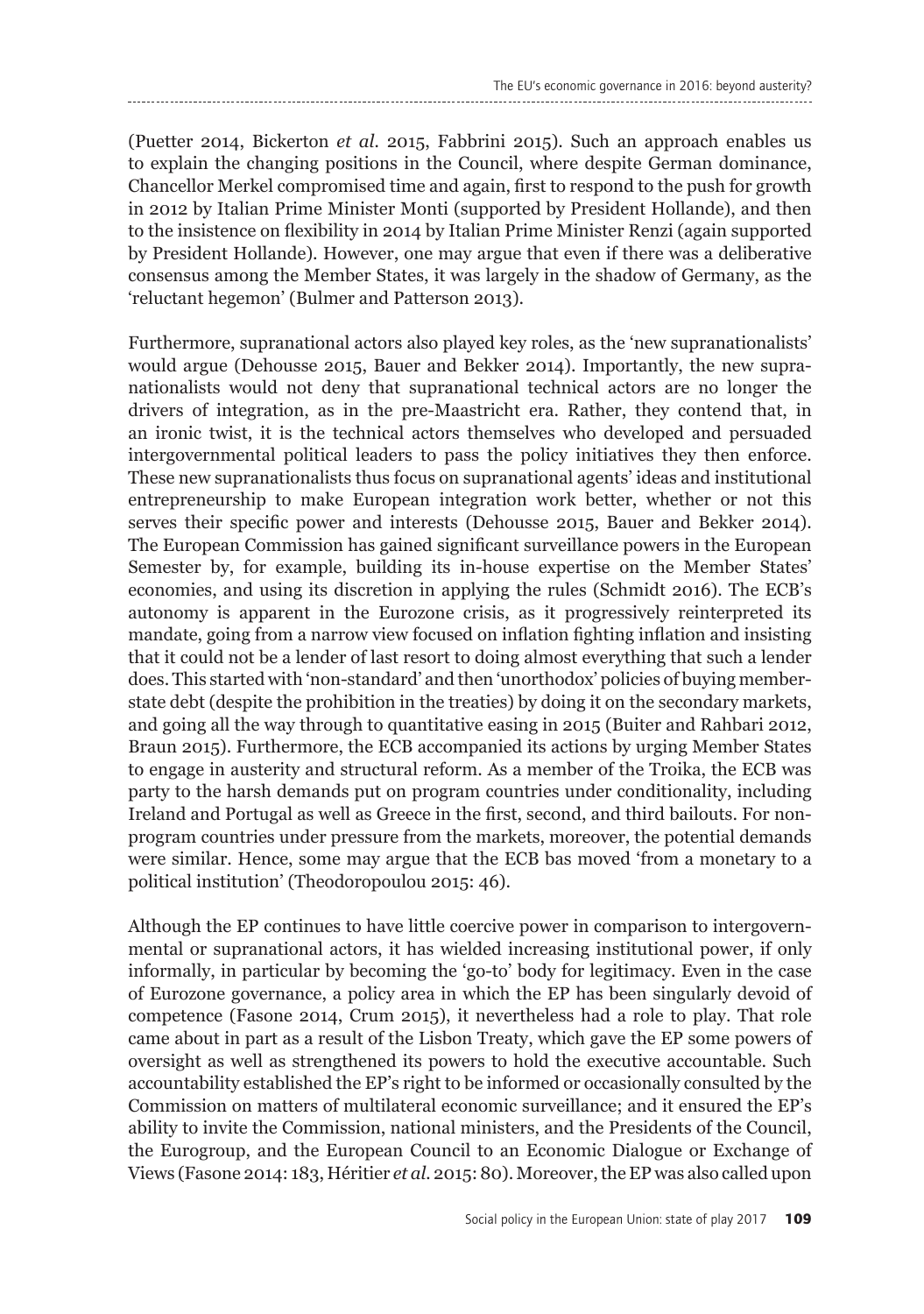to legislate as part of the Community Method first with the 'Six Pack' and the 'Two Pack,' and then in the cases of Banking Union and the Single Supervisory Mechanism (SSM). Thus, while its role remains limited, the EP is trying to profile itself as a democratic watchdog of the complicated and rapidly changing economic governance in the EU.

## **Conclusion and outlook**

Since the first reforms from 2010, economic governance of the EU has been – and still is – very much in flux. Since the end of 2014 especially, the Juncker Commission has sought to address the criticism of the excessive focus on austerity by promoting investment and allowing for more flexibility in the enforcement of fiscal discipline. In turn, a greater emphasis has been put on structural reforms with a strong focus on labour market deregulation. At the same time, the promotion of social investment has remained weak and *de facto* constrained by the prevailing orthodox conception of competitiveness. As a result, and in spite of slow growth recovery in most EU Member States, the EU's strategy has still been failing to address the persistent economic imbalances across the Member States, their painful social consequences and dangerous political implications.

Against this background, the feeling is widespread that the status quo is not sustainable and that a new model for managing interdependencies in the EU is necessary. There is a good chance that further integration for the EU-27 will mean more differentiation. Tomorrow's EU is best conceived not as a hard-core Europe centered around the Eurozone, let alone a future 'superstate', but as a region-state made up of a soft core of overlapping clusters of Member States in the EU's many policy communities (Schmidt 2015b). This will require distinguishing among different types of policies, though. Defence could be an area where only some Member States may want to invest more resources. In contrast, the management of the EU's external borders and the migrants influx into the EU cannot possibly be left as the burden to be borne by Southern Member States only. For all Member States to feel part of this soft- core EU, whatever their level of involvement, they need to be full members of the EU institutions. This means that they should be able to exercise voice in all policy communities, but vote (in the Council and the EP) only in those areas in which they fully participate. Since all are members in the most significant policy community, the Single Market, this ensures that they will be voting a lot. But for the Eurozone or Schengen, for example, only active members should be able to vote.

The deeper integration of the Euro area should occur only by strengthening both its policy rationale and its democratic credentials. The current debates may well build on ill-conceived assumptions. The first misconception is that convergence of member-state economies is a *sine qua non* for a successful monetary union; the second is that such convergence requires deregulating national labour markets and rationalizing welfare states. As Waltraud Schelkle (2017) has argued, the Eurozone is best understood as a mutually beneficial risk-sharing insurance union in which the diversity of the Member States constitutes its strength. Thus, rather than seeking to reduce diversity, it should be accepted (even celebrated) as a reality.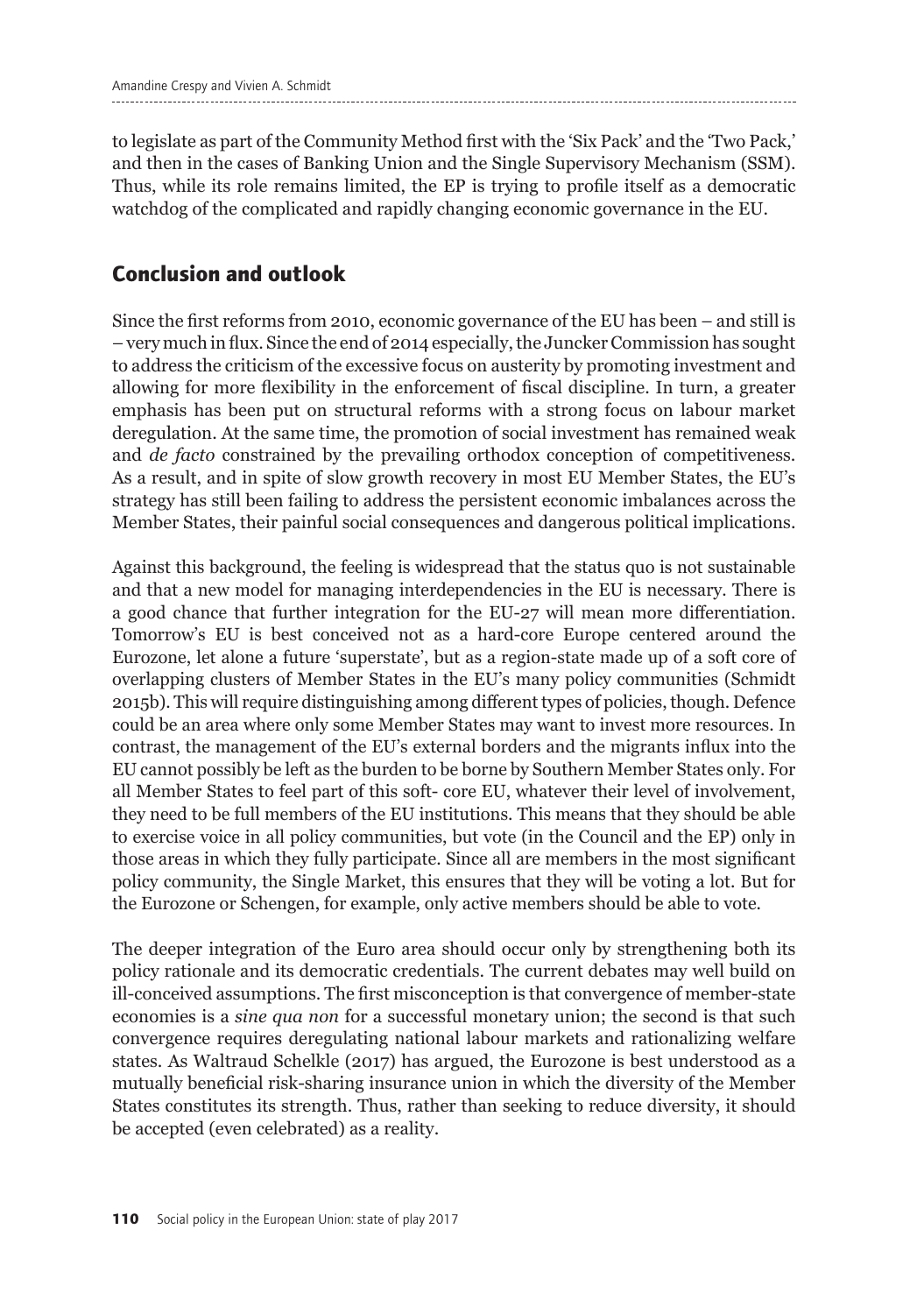Therefore, what the Eurozone needs, rather than centralized governance by restrictive rules and sanction-triggering numbers, is to coordinate macroeconomic governance while decentralizing microeconomic governance to the benefit of national capitals (Schmidt 2015b). For example, why not make macroeconomic governance by the ECB more flexible, say, by using the Maastricht criteria as general guidelines for variable yearly targets, depending upon the Eurozone's employment as well as inflation prospects? Rather than demanding that all Member States meet the same yearly targets (e.g., of deficit and debt), why not set differential country-specific targets (depending upon where the Member States are in their economic cycle, and whether they are overheating and therefore need to contract, or are contracting and need to expand)? This would put responsibility for the country's economics back in national governments' hands. And this in turn could help counter the populist drift in many countries, as political parties of the mainstream right and left could begin again to differentiate their policies from one another, with proposals for different pathways to economic health and the public good. Furthermore, there is an ongoing debate on how elected parliamentarians could be better involved through a 'Parliament of the Euro area' made of either national MPs – as suggested by Piketty and colleagues in their proposal for a 'T-Dem' (Hennette *et al.* 2017) – or of MEPs, as suggested by Emmanuel Macron and Wolfgang Schäuble (Reuters 2017).

No institutional reform will work, however, if Member States continue to have to contend with excessive debt loads that weigh on their economies (e.g., Greece and Italy), if they are left without significant investment funds provided by banks or the state (e.g., Portugal, Spain, Italy, and even France), as well as if some countries continue to have massive surpluses while failing to invest sufficiently (i.e., Germany and other smaller Northern European countries). Thus, some extra form of solidarity is necessary, beyond the European Stability Mechanism, such as Eurobonds, Europe-wide unemployment insurance, EU investment resources that dwarf the Juncker Plan, or other mechanisms. Inevitably, this raises the question of stepping up the own resources of the EU and its budget.

### **References**

- Agostini C., Lisi V., Natali D. and Sabato S. (2016) Conclusion, in Agostini C., Lisi V., Natali D. and Sabato S. (eds.) Balancing protection and investment: structural reforms in five countries, Brussels, ETUI, 109-111.
- Arpe J., Milio S. and Stuchlik A. (eds.) (2015) Social Policy Reforms in the EU: A Cross-national Comparison, SimEurope, London School of Economics, Bertelsmann Stiftung.
- Bauer M. and Becker S. (2014) The unexpected winner of the crisis: The European Commission's strengthened role in economic governance, Journal of European Integration, 36(3), 213-229.
- Braun B. (2015) Preparedness, Crisis Management and Policy Change: The Euro Area at the Critical Juncture of 2008-2013, British Journal of Politics and International Relations, 17(3), 419-441.
- Bickerton C. J., Hodson D. and Uwe P. (eds.) (2015) The New Intergovernmentalism, Oxford, Oxford University Press.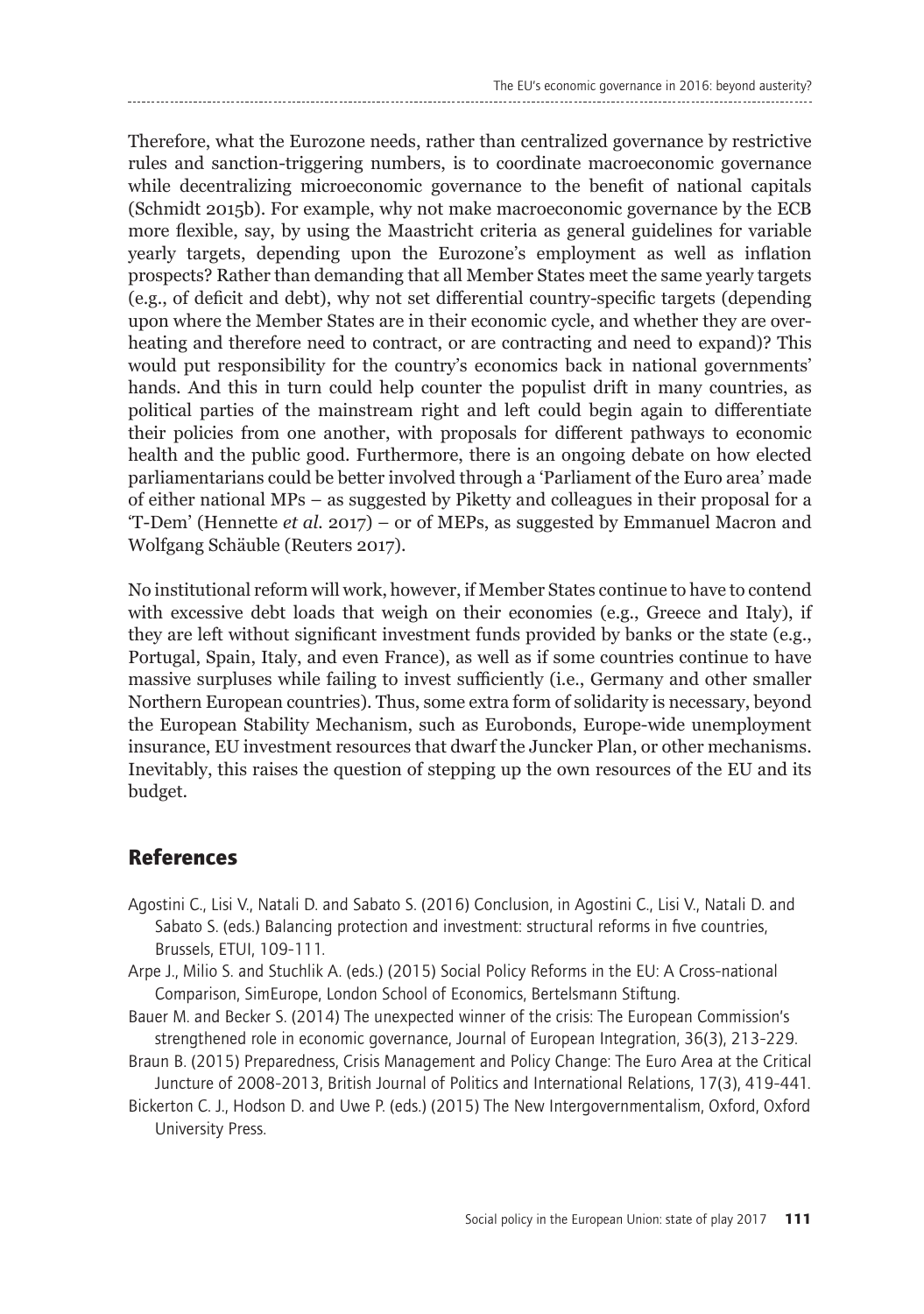Bouget D., Frazer H., Marlier E., Sabato S. and Vanhercke B. (2015) Social Investment in Europe: A study of national policies, European Social Policy Network (ESPN), Brussels, European Commission.

Buiter W. and Rahbari E. (2012) The European Central Bank as Lender of Last Resort for Sovereigns in the Eurozone, Journal of Common Market Studies Annual Review 50, 6-35.

Blyth M. (2013) Austerity: The History of a Dangerous Idea, Oxford, Oxford University Press.

Bulmer S. and Patterson W. E. (2013) Germany as the EU's reluctant hegemon? Of economic strength and political constraints; Journal of European Public Policy, 20(10), 1387-1405.

Claeys G. and Alvaro L. (2016) Assessing the Juncker Plan after one year, Bruegel blog post, 17 May 2016, www.bruegel.org.

Crespy A. and Vanheuverzwijn P. (forthcoming) What 'Brussels' means by structural reforms: empty signifier or constructive ambiguity?, Comparative European Politics.

Crum B. (2015) Depoliticisation versus Accountability: What Role for Parliaments in post-crisis EU Economic Governance?, Paper presented at the ACCESS EUROPE Workshop on 'Socio-Economic Governance in the EU since the Crisis: The European Semester in Theory and Practice', Amsterdam, 11-12 December.

Darvas S. and Alvaro L. (2016) Implementation of European Semester recommendations worsens further, Bruegel blog post, 15 June 2016. www.bruegel.org

Dehousse R. (2015) The New Supranationalism, Paper prepared for presentation at the Council for European Studies Annual Meetings, Paris, 8-10 July.

Dhéret C. and Fransen L. (2017) Social Investment first! A precondition for a modern Social Europe, European Policy Centre, Issue Paper, 82.

ECB (2016) Public Investment in Europe, ECB Economic Bulletin, Issue 2, European Central Bank.

European Commission (2013) Towards Social Investment for Growth and Cohesion – including implementing the European Social Fund 2014-2020, COM (2013) 83 final, 20 February 2013.

European Commission (2015) Making the best use of the flexibility within the existing rules of the Stability and Growth Pact, COM (2015)12 final, 13 January 2015.

European Commission (2016a) Towards a positive fiscal stance for the Euro area, COM (2016) 727, 16 November 2016.

European Commission (2016b) Commission welcomes Member States' agreement on extension and reinforcement of the Investment Plan for Europe, Press release, 6 December 2016. www. europa.eu/rapid/press-release\_IP-16-4282\_en.htm

European Commission (2016c) Staff working document accompanying the document Proposal for a Directive of the European Parliament and the Council amending Directive 96/71/EC concerning the posting of workers in the framework of the provision of services, SWD (2016) 52, 8 March 2016.

European Commission (2016d) Launching a consultation on a European Pillar of Social Rights, COM (2016) 127 final, 8 March 2016.

European Parliament (2016a) Dijsselbloem concerned about flexible application of Stability and Growth Pact rules, Press release, 14 June 2016.

European Parliament (2016b) Resolution of 26 October 2016 on the European Semester for economic policy coordination: implementation of 2016 priorities, P8\_TA(2016)0416.

European Parliament (2017) Youth Guarantee: Lessons from implementation, Briefing Employment and Social Affairs, March, PE 602.024.

European Parliament Research Service (2016) Poverty in the European Union, In-depth Analysis, March, PE 579.009.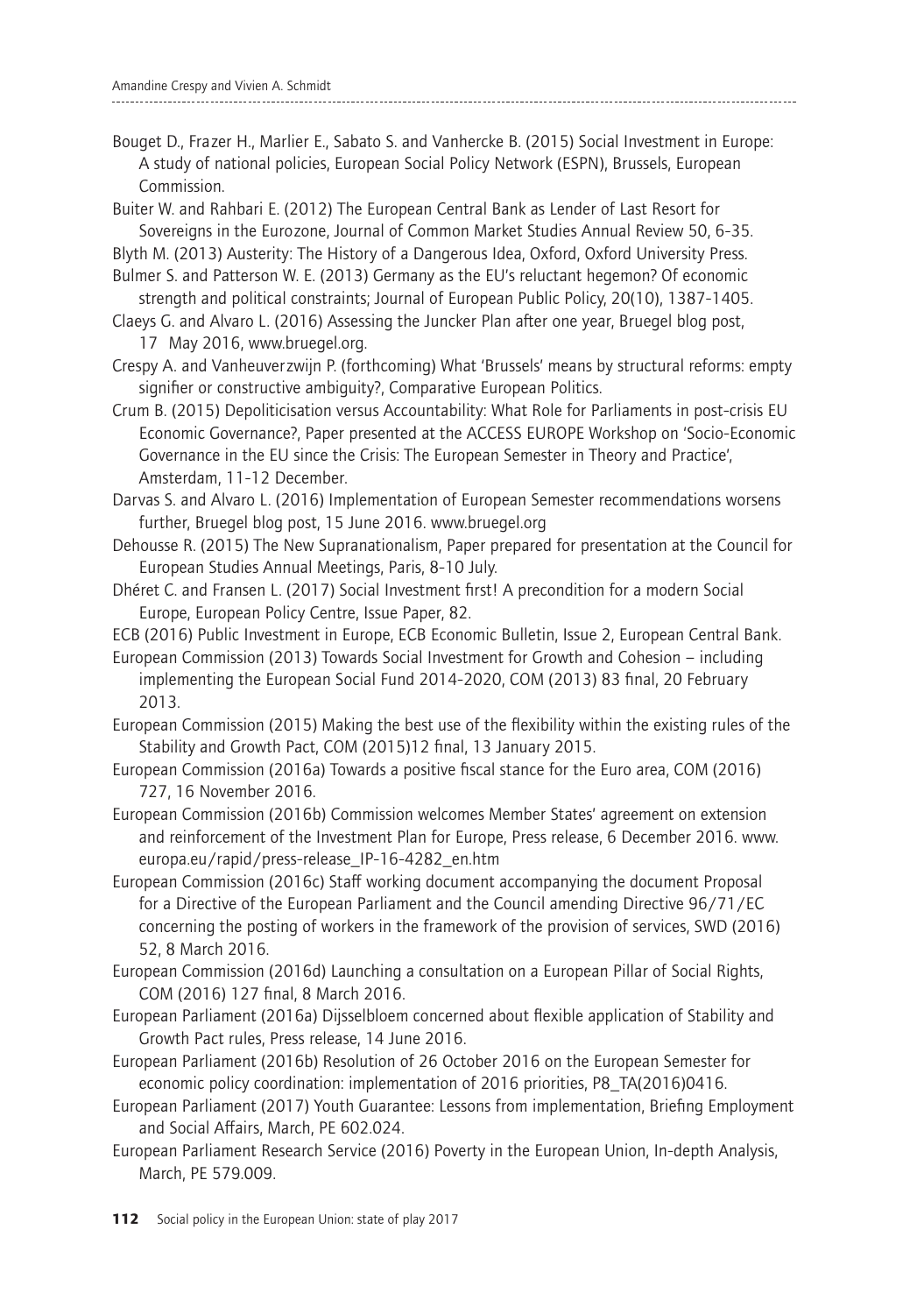Fasone C. (2014) European Economic Governance and Parliamentary Representation. What Place for the European Parliament?, European Law Journal, 20(2), 164-185.

Fabbrini S. (2015) Which European Union, Cambridge, Cambridge University Press.

- Hennette S., Piketty T., Sacriste G., Vauchez A. (2017) Pour un traité de démocratisation de la zone euro, Paris, Seuil. [English version: http://piketty.pse.ens.fr/fr/files/T-DEM%20-%20 Final%20english%20version%209march2017.pdf]
- Héritier A., Moury C., Magnus G. Schoeller K., Meissner L. and Mota I. (2015) The European Parliament as a Driving Force of Constitutionalisation, Report for the Constitutional Affairs Committee of the European Parliament, PE 536.467.
- Hyman R. (2015) Austeritarianism in Europe: what options for resistance?, in Natali D. and Vanhercke B. (eds.) Social policy in the European Union: state of play 2014, Brussels, ETUI and OSE, 97-126.
- Mabbett D. and Schelkle W. (2014) Searching under the Lamp-Post: The Evolution of Fiscal Surveillance, LEQS Paper, 75/2014 (May).
- Morgan S. (2016) EU urged to strengthen youth guarantee scheme, Euractiv, 3 November 2016. https://www.euractiv.com/section/social-europe-jobs/news/eu-told-to-do-more-to-tackleyouth-unemployment/
- Puetter U. (2014) The European Council and the Council: New Intergovernmentalism and Institutional Change, Oxford, Oxford University Press
- Reuters (2017) Germany's Schäuble calls for euro zone parliament, La Repubblica, 11 May 2017.
- Sabato S., Vanhercke B. and Spasova S. (2017.) Social partners' involvement in the European Semester, OSE Research paper, 35, Brussels, European Social Observatory, March 2017. http://www.ose.be/files/publication/OSEPaperSeries/Sabato\_Vanhercke\_Spasova\_2017\_ OseResearchPaper35.pdf

Schelkle W. (2017) The Political Economy of Monetary Solidarity, Oxford, Oxford University Press.

- Schmidt V. A. (2013) Democracy and Legitimacy in the European Union Revisited: Input, Output and 'Throughput', Political Studies, 61(1), 2-22.
- Schmidt V. A. (2015a) Forgotten Democratic Legitimacy: 'Governing by the Rules' and 'Ruling by the Numbers', in Mattheijs M. and Blyth M. (eds.) The Future of the Euro, Oxford, Oxford University Press.
- Schmidt V. A. (2015b) Changing the policies, politics, and processes of the Eurozone in crisis: Will this time be different?, in Natali D. and Vanhercke B. (eds.) Social Developments in the European Union 2014, Brussels, OSE and ETUI.
- Schmidt V. A. (2016) Reinterpreting the Rules 'by Stealth' in Times of Crisis: A Discursive Institutionalist Analysis of the European Central Bank and the European Commission, West European Politics, 39(5), 1032-1052.
- Theodoropoulou S. (2015) National social and labour market policy reforms in the shadow of EU bail-out conditionality: The cases of Greece and Portugal, Comparative European Politics, 13(1), 29-55.
- Vandenbroucke F., Luigjes C., Wood D. and Lievens K. (2016) Institutional Moral Hazard in the Multitired Regulation of Unemployment and Social Assistance Benefits and Activation: A summary of eight country case studies, CEPS special report, 137, Brussels, Centre for European Policy Studies.
- Vanheuverzwijn P. and Crespy A. (2016) Negotiated and effective constraint? Structural reforms in the European Semester, Paper prepared for the conference of the Council for European Studies Conference, Philadelphia, April.
- Willermain F. and Genard Q. (2016) The Juncker Plan 2.0: the Belgian view, European Policy brief, 45, Egmont Institute.